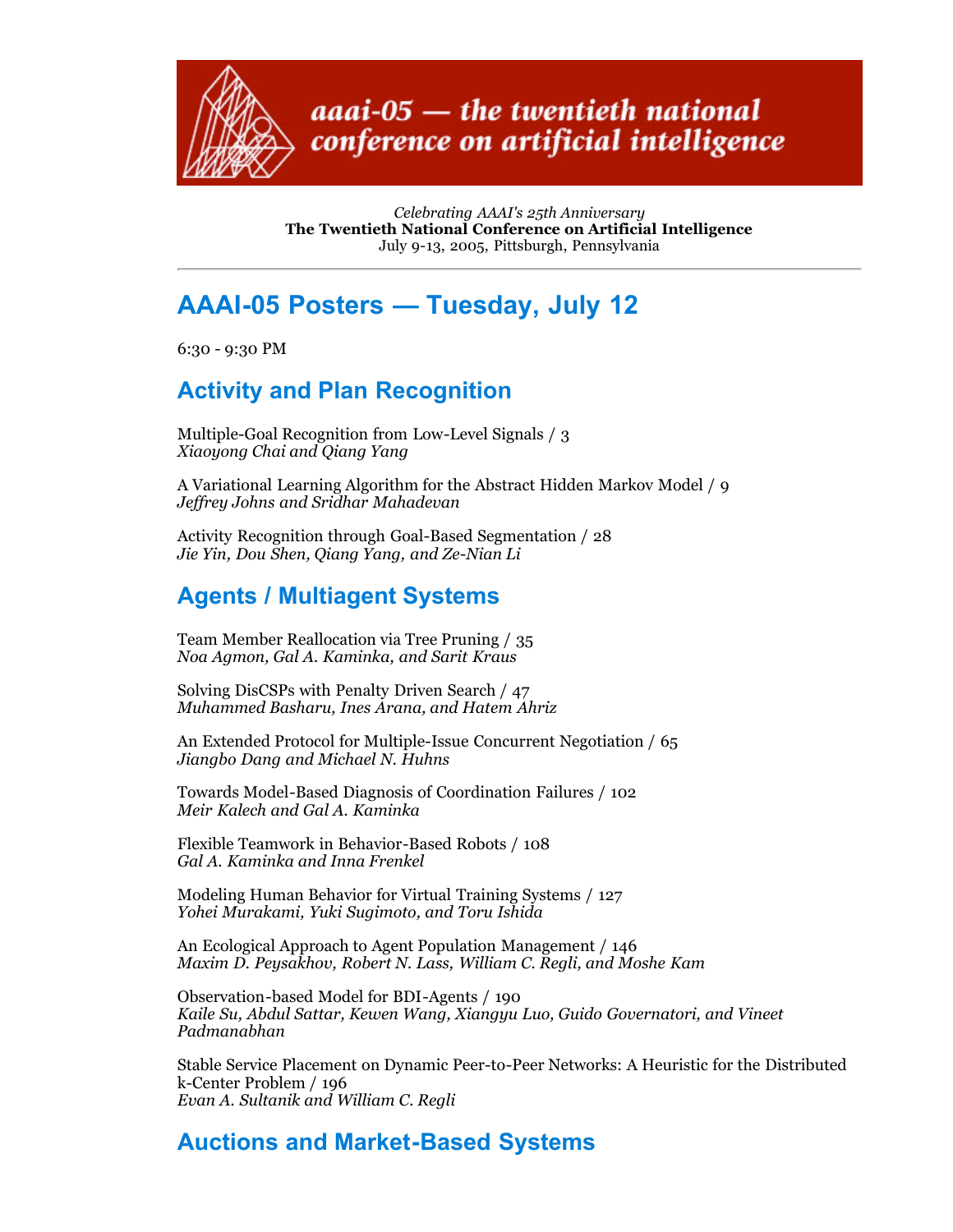Expressive Negotiation in Settings with Externalities / 255 *Vincent Conitzer and Tuomas Sandholm*

#### **Automated Reasoning**

The Achilles' Heel of QBF / 275 *Carlos Ansotegui, Carla P. Gomes, and Bart Selman*

Combining Stochastic and Greedy Search in Hybrid Estimation / 282 *Lars Blackmore, Stanislav Funiak, and Brian Williams*

Axiom Schemata as Metalevel Axioms: Model Theory / 294 *Timothy L. Hinrichs and Michael R. Genesereth*

A Discourse Planning Approach to Cinematic Camera Control for Narratives in Virtual Environments / 307 *Arnav Jhala and R. Michael Young*

Dependency-Directed Reconsideration Belief Base Optimization for Truth Maintenance Systems / 313 *Frances L. Johnson and Stuart C. Shapiro*

#### **Constraint Satisfaction and Satisfiability**

Old Resolution Meets Modern SLS / 354 *A. Anbulagan, Duc Nghia Pham, John Slaney, and Abdul Sattar*

CSP Properties for Quantified Constraints: Definitions and Complexity / 360 *Lucas Bordeaux, Marco Cadoli, and Toni Mancini*

Neighborhood Interchangeability and Dynamic Bundling for Non-Binary Finite CSPs / 397 *Anagh Lal, Berthe Y. Choueiry, and Eugene C. Freuder*

Quick Shaving / 411 *Olivier Lhomme*

A Framework for Representing and Solving NP Search Problems / 430 *David G. Mitchell and Eugenia Ternovska*

Generation of Hard Non-Clausal Random Satisfiability Problems / 436 *Juan A. Navarro and Andrei Voronkov*

#### **Game Theory and Economic Models**

A Generalized Strategy Eliminability Criterion and Computational Methods for Applying It / 483 *Vincent Conitzer and Tuomas Sandholm*

Fast and Compact: On a Simple Class of Congestion Games / 489 *Samuel Ieong, Robert McGrew, Eugene Nudelman, Yoav Shoham, and Qixiang Sun*

#### **Human-Computer Interaction**

Real-Time Classification of Electromyographic Signals for Robotic Control / 523 *Beau Crawford, Kai Miller, Pradeep Shenoy, and Rajesh Rao*

Goal-Directed Site-Independent Recommendations from Passive Observations / 549 *Tingshao Zhu, Russ Greiner, Gerald Häubl, Kevin Jewell, and Robert Price*

## **Knowledge Representation and Reasoning**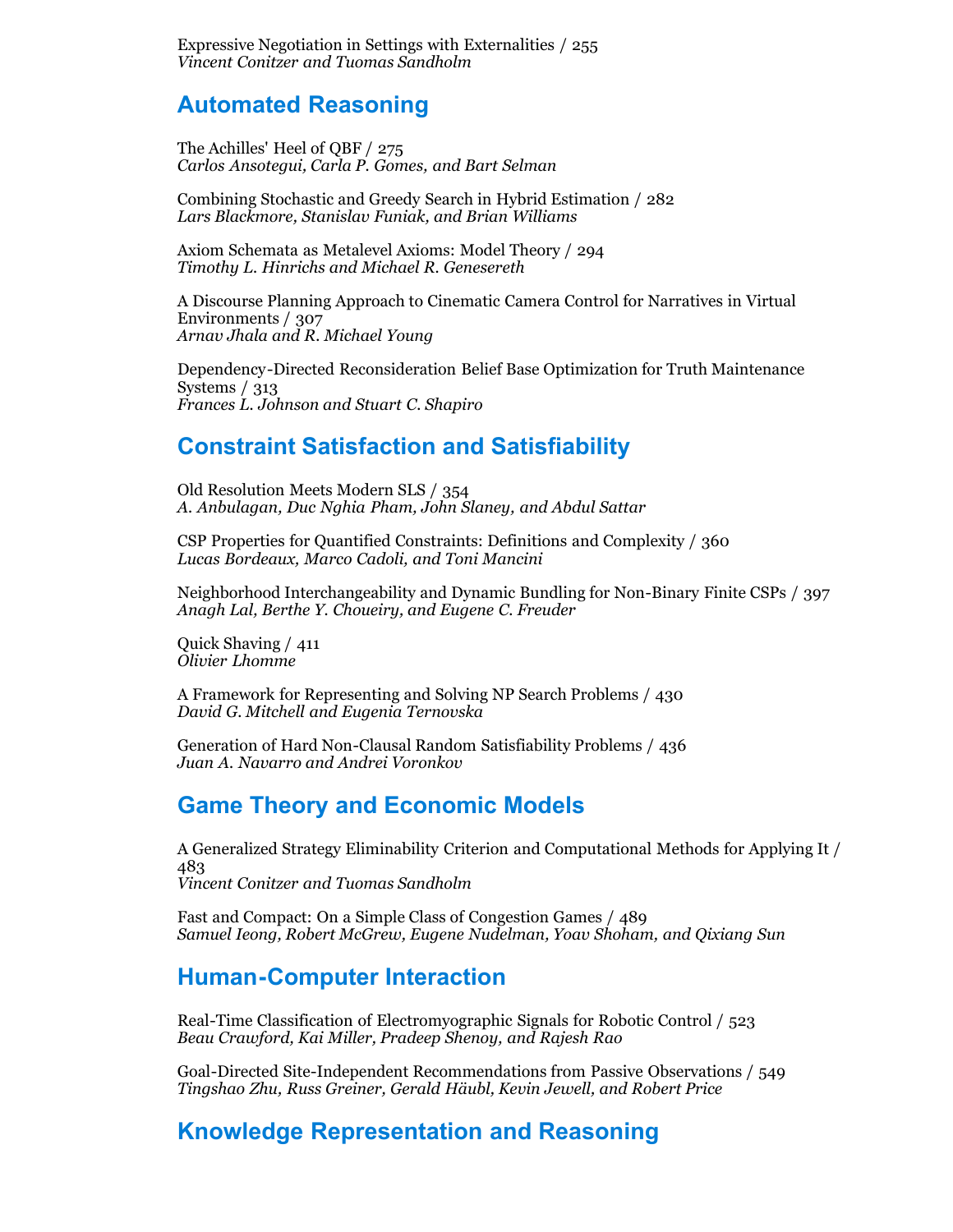Hybrid Possibilistic Networks / 584 *Salem Benferhat and Salma Smaoui*

DL-Lite: Tractable Description Logics for Ontologies / 602 *Diego Calvanese, Giuseppe De Giacomo, Domenico Lembo, Maurizio Lenzerini, and Riccardo Rosati*

Merging Argumentation Systems / 614 *Sylvie Coste-Marquis, Caroline Devred, Sébastien Konieczny, Marie-Christine Lagasquie-Schiex, and Pierre Marquis*

DD-PREF: A Language for Expressing Preferences over Sets / 620 *Marie desJardins and Kiri L. Wagstaff*

Tractable Reasoning in First-Order Knowledge Bases with Disjunctive Information / 639 *Yongmei Liu and Héctor J. Levesque*

Knowledge Integration for Description Logics / 645 *Thomas Meyer, Kevin Lee, and Richard Booth*

Analysis of Strategic Knowledge in Back of the Envelope Reasoning / 651 *Praveen K. Paritosh and Kenneth D. Forbus*

Generalized Link Properties for Expressive-Connections of Description Logics / 657 *Bijan Parsia and Bernardo Cuenca Grau*

## **Logic Programming**

A Unified Framework for Representing Logic Program Updates / 707 *Yan Zhang and Norman Foo*

#### **Machine Learning**

Weighted One-Against-All / 720 *Alina Beygelzimer, John Langford, and Bianca Zadrozny*

A Comparison of Novel and State-of-the-Art Polynomial Bayesian Network Learning Algorithms / 739 *Laura E. Brown, Ioannis Tsamardinos, and Constantin F. Aliferis*

Reducing Labeling Effort for Structured Prediction Tasks / 746 *Aron Culotta and Andrew McCallum*

Transforming between Propositions and Features: Bridging the Gap / 777 *Daniel T. Halstead and Kenneth D. Forbus*

Non-Stationary Policy Learning in 2-Player Zero Sum Games / 789 *Steven Jensen, Daniel Boley, Maria Gini, and Paul Schrater*

Redescription Mining: Structure Theory and Algorithms / 837 *Laxmi Parida and Naren Ramakrishnan*

Discriminative Training of Markov Logic Networks / 868 *Parag Singla and Pedro Domingos*

Software Testing by Active Learning for Commercial Games / 898 *Gang Xiao, Finnegan Southey, Robert C. Holte, and Dana Wilkinson*

Hidden Naive Bayes / 919 *Harry Zhang, Liangxiao Jiang, and Jiang Su*

## **Machine Perception**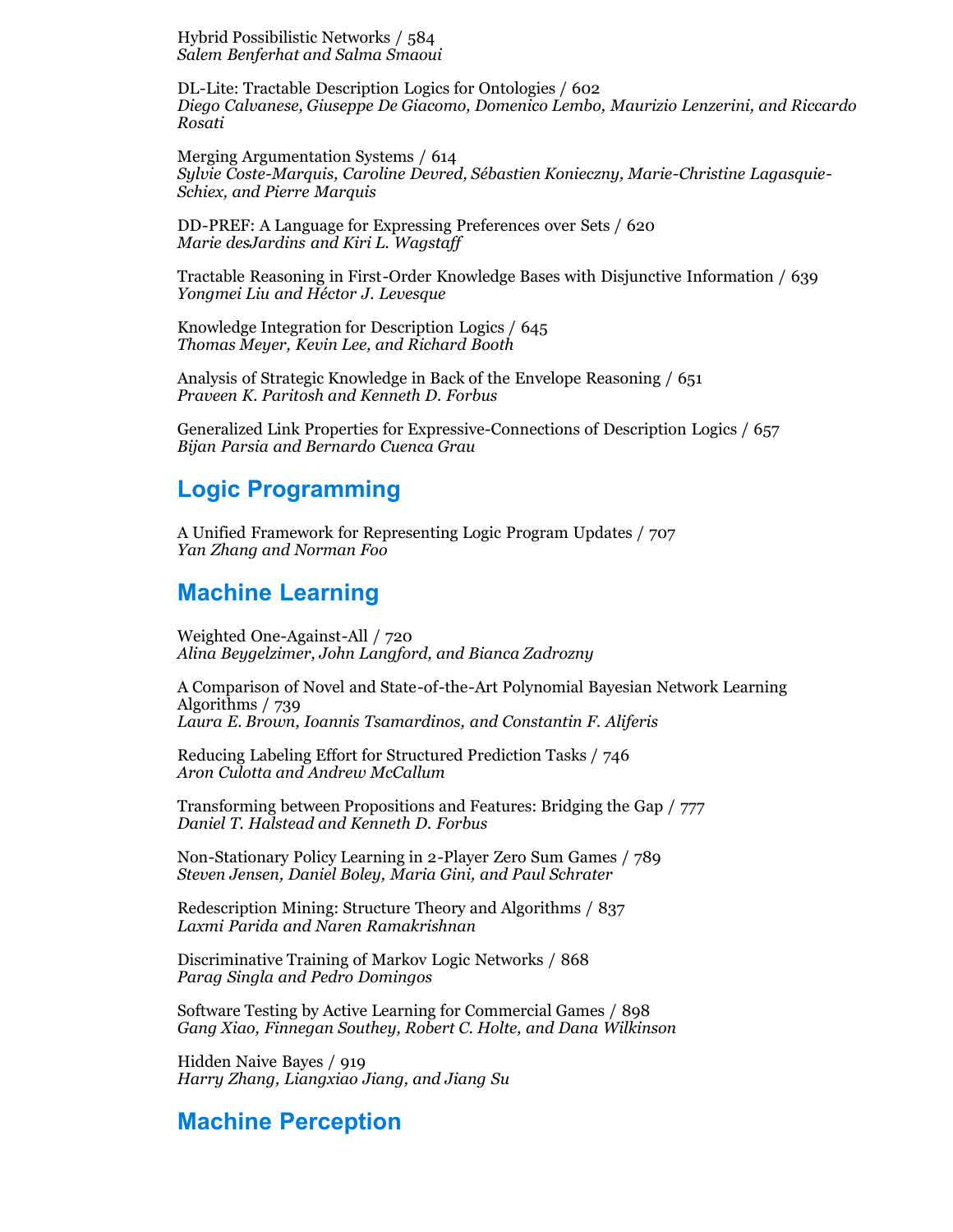Cross-Modal Clustering / 932 *Michael H. Coen*

Function-Based Classification from 3D Data via Generic and Symbolic Models / 950 *Michael Pechuk, Octavian Soldea, and Ehud Rivlin*

Semantic Scene Concept Learning by an Autonomous Agent / 962 *Weiyu Zhu*

#### **Markov Decision Processes and Uncertainty**

A Particle Filtering Based Approach to Approximating Interactive POMDPs / 969 *Prashant Doshi and Piotr J. Gmytrasiewicz*

### **Natural Language Processing and Speech Recognition**

An Inference Model for Semantic Entailment in Natural Language / 1043 *Rodrigo de Salvo Braz, Roxana Girju, Vasin Punyakanok, Dan Roth, and Mark Sammons*

Unsupervised Multilingual Word Sense Disambiguation via an Interlingua / 1075 *Kornél Markó, Stefan Schulz, and Udo Hahn*

Supervised Ranking for Pronoun Resolution: Some Recent Improvements / 1081 *Vincent Ng*

Word Sense Disambiguation with Semi-Supervised Learning / 1093 *Thanh Phong Pham, Hwee Tou Ng, and Wee Sun Lee*

Dependency Parsing with Dynamic Bayesian Network / 1112 *Virginia Savova and Leonid Peshkin*

## **Planning and Scheduling**

Quasi-Monotonic Segmentation of State Variable Behavior for Reactive Control / 1145 *Will Fitzgerald, Daniel Lemire, and Martin Brooks*

Validating Plans in the Context of Processes and Exogenous Events / 1151 *Maria Fox, Richard Howey, and Derek Long*

Fast Planning in Domains with Derived Predicates: An Approach Based on Rule-Action Graphs and Local Search / 1157 *Alfonso Gerevini, Alessandro Saetti, Ivan Serina, and Paolo Toninelli*

New Admissible Heuristics for Domain-Independent Planning / 1163 *Patrik Haslum, Blai Bonet, and Héctor Geffner*

Using Domain-Configurable Search Control for Probabilistic Planning / 1169 *Ugur Kuter and Dana Nau*

Sensor Selection for Active Information Fusion / 1229 *Yongmian Zhang and Qiang Ji*

#### **Robotics**

Reactive Planning in a Motivated Behavioral Architecture / 1242 *éric Beaudry, Yannick Brosseau, Carle Côté, Clément Raïevsky, Dominic Létourneau, Froduald Kabanza, and François Michaud*

A Distributed Approach to Passive Localization for Sensor Networks / 1248 *Rahul Biswas and Sebastian Thrun*

Tactic-Based Motion Modeling and Multi-Sensor Tracking / 1274